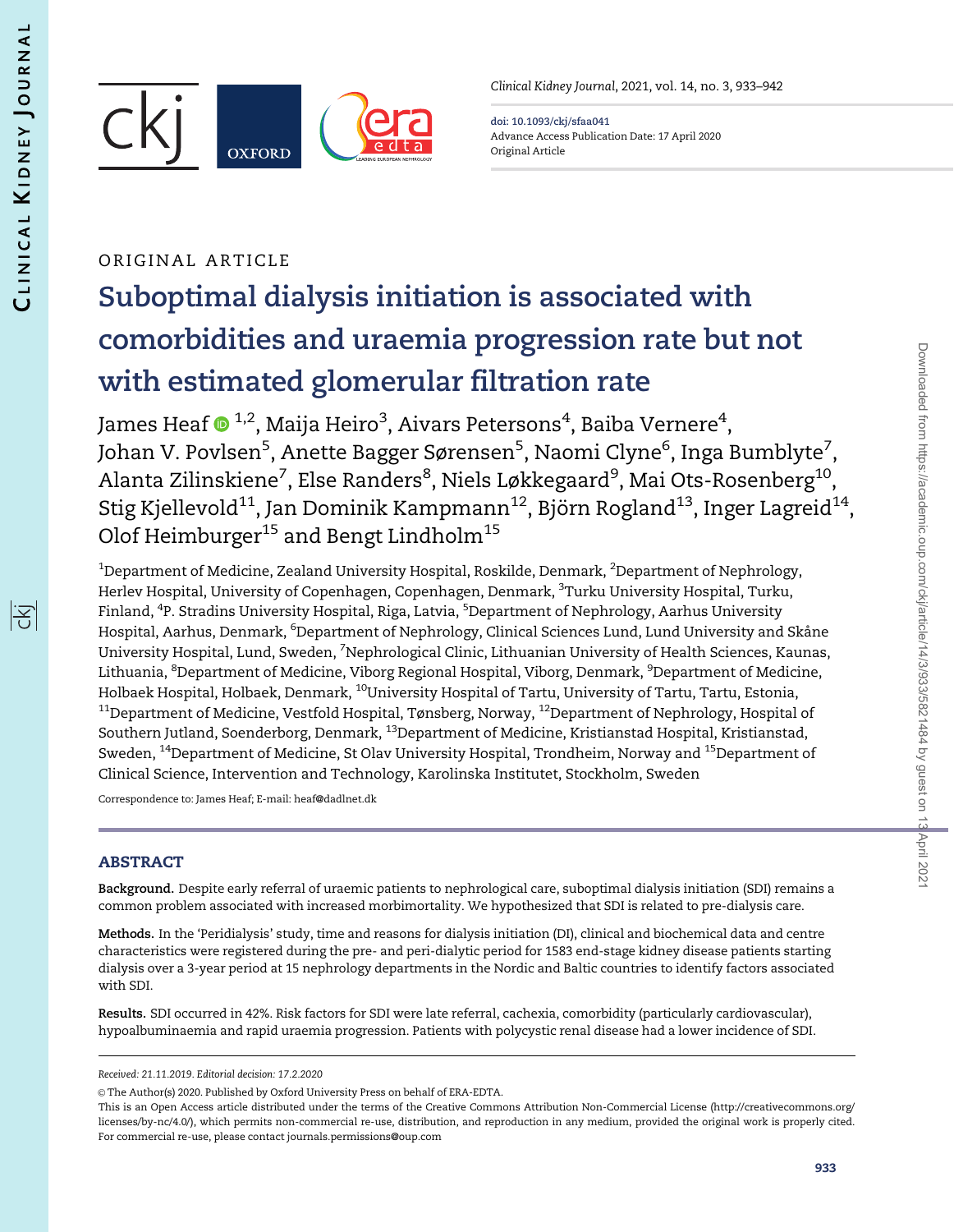<span id="page-1-0"></span>High urea and C-reactive protein levels, acidosis and other electrolyte disorders were markers of SDI, independently of estimated glomerular filtration rate (eGFR). SDI patients had higher eGFR than non-SDI patients during the pre-dialysis period, but lower eGFR at DI. eGFR as such did not predict SDI. Patients with comorbidities had higher eGFR at DI. Centre practice and policy did not associate with the incidence of SDI.

Conclusions. SDI occurred in 42% of all DIs. SDI was associated with hypoalbuminaemia, comorbidity and rate of eGFR loss, but not with the degree of renal failure as assessed by eGFR.

Keywords: chronic kidney disease, dialysis, glomerular filtration rate, pre-dialysis care, unplanned dialysis

## **INTRODUCTION**

Optimal timing of dialysis initiation (DI) in patients with endstage kidney disease (ESRD) is important for reducing the risk of increased morbimortality due to uraemic complications. Suboptimal dialysis initiations (SDIs)—using a temporary central dialysis catheter access for haemodialysis (HD) or peritoneal dialysis (PD) immediately after placement of a PD catheter—are common, involving as many as 40–50% of ESRD patients starting dialysis [[1,](#page-8-0) [2](#page-8-0)], even in the absence of late referral to Nephrology care [[3\]](#page-8-0). SDI is associated with increased need for hospitalizations [\[4](#page-8-0)–[6](#page-8-0)], increased early mortality after DI [\[5–8](#page-8-0)], lower quality of life [\[9](#page-8-0), [10\]](#page-8-0) and high socioeconomic costs [\[1,](#page-8-0) [5](#page-8-0)]. Use of central dialysis catheters for HD is associated with markedly increased risk for fatal infections and cardiovascular mortality [\[11–15\]](#page-8-0). However, despite the awareness that SDI represents a major problem, there are relatively few studies on the causes of SDI, and previous studies on SDI have either been registry studies, or generally characterized by low patient numbers. These have recently been reviewed by Hassan et al. [\[16\]](#page-8-0). We have therefore initiated an observational multi-centre international study, the 'Peridialysis' study, in the Nordic and Baltic countries, in order to improve our understanding of why and when physicians prescribe dialysis [[17\]](#page-8-0).

We hypothesized that SDI is a consequence of multiple factors such as inadequate pre-dialysis care, deficient organization on the system- and provider-level and insufficient methods to determine optimal timing of DI. The aim of this study was therefore to describe characteristic features of SDI and to identify risk factors for SDI.

## MATERIALS AND METHODS

Fifteen Nephrology departments from seven Nordic and Baltic countries took part in this observational prospective study of causes and timing of DI. They were publicly financed. They all had a well-developed multidisciplinary pre-dialysis care structure including specialist physicians and nurses; 13/15 centres also had a dietician and 5/15 a social worker.

The most common method of assessing residual renal function to guide clinical treatment was estimated glomerular filtration rate (eGFR) as measured by the Chronic Kidney Disease Epidemiology Collaboration (CKD-EPI) formula [[18\]](#page-8-0). The centres followed the European Renal Best Practice (ERBP) guidelines for the initiation of dialysis [[19](#page-8-0)], i.e. dialysis is to be initiated to treat clinical uraemic symptoms, unless there are specific lifethreatening biochemical problems such as hyperkalaemia.

## Patients

All patients starting chronic dialysis therapy for ESRD at the participating centres between 1 January 2015 and 31 December 2017 were potentially includable. Five centres joined the study after 1 January 2015 and had a shorter recruiting period.

#### Methods

Centres supplied estimates of incidence rates of HD and PD. The number of nephrology specialists at the centre was noted. Centre policies concerning dialysis planning, access placement and DI were registered. Late referral to nephrological care was defined as <3 months before DI.

The following patient data were registered at DI: age, sex, height, weight, body mass index (BMI), renal diagnosis and comorbidity.

Dialysis access at first dialysis was registered. DI was classified as optimal if:

- the vascular access for HD was an arteriovenous fistula (AVF) or arteriovenous graft (AVG);
- (ii) the access for HD was a tunnelled catheter as the patient's permanent access; and
- (iii) the access was a PD catheter, and PD was started  $>6$  days after placement.

DI was suboptimal (SDI) if:

- (i) the access for HD was a temporary vascular catheter;
- (ii) the access for HD was a tunnelled catheter, but a later AVF/ AVG was planned; and
- (iii) the access was a PD catheter, and PD was started  $<$ 6 days after placement, due to dialysis requirement before the catheter had completely healed.

As patients undergoing pre-emptive kidney transplantation were often assessed and treated at other departments, they were excluded from the study.

Clinical data for this population have previously been published [\[17](#page-8-0)]. For the purposes of this study, clinical symptoms were classified as being present or not present and representing a primary cause or not a primary cause of DI. Life-threatening conditions were defined as the presence of pulmonary stasis, dyspnoea, cardiac symptoms, pericarditis, acidosis or hyperkalaemia and similarly classified.

#### Patient biochemical data

The following biochemical data prior to or in conjunction with the first dialysis were registered: blood haemoglobin, plasma concentrations of urea, creatinine, potassium, hydrogen carbonate (bicarbonate), albumin, C-reactive protein (CRP), calcium and phosphate.

Whenever available, plasma creatinine concentration and date of measurement were registered at the following time points: referral to the nephrology department;  $\sim$ 6 and 3 months before DI; information about dialysis (and associated modality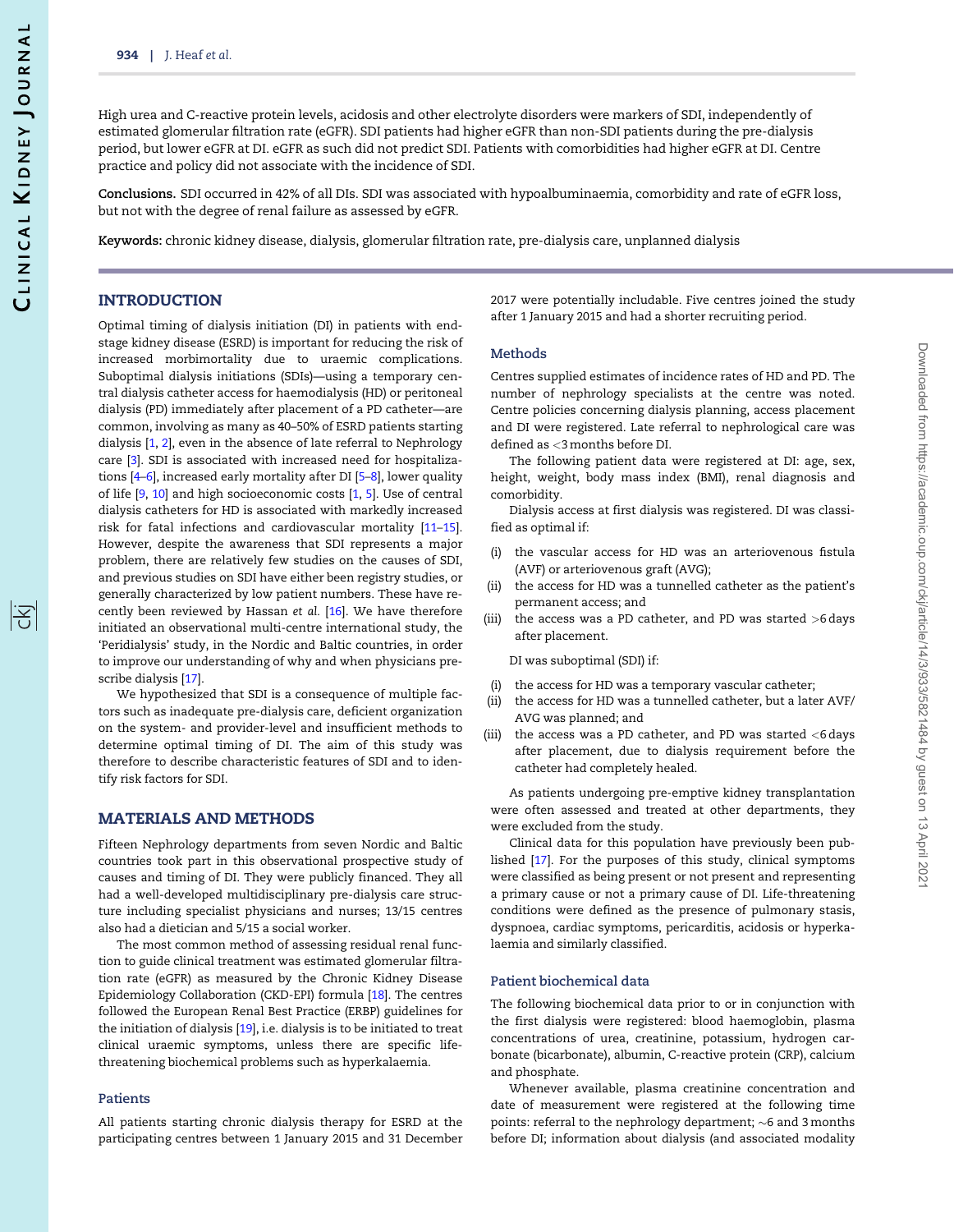序

Associations with SDI | 935

choice); dialysis access prescription; dialysis access placement; first dialysis. eGFR was calculated using the CKD-EPI formula  $[18]$ . 'Rapid eGFR loss' was defined as a fall in eGFR ( $\triangle$ eGFR)  $>1$  mL/min/1.73 m<sup>2</sup>/month. A positive  $\Delta$ eGFR means a falling eGFR.

Based on post hoc analysis showing that all variables except blood haemoglobin and plasma albumin correlated to the inverse of eGFR (CRP after logarithmic transformation), we defined the 'excess' variable concentration as the difference between the actual variable concentration and the value that would be expected from the correlation to eGFR. The 'excess' variable concentration was used as a supplementary measure of biochemical uraemia in addition to eGFR.

The study protocol was approved by the ethical review boards in centres located in countries where according to the country's regulations such perusal was required. The study was approved by the Swedish Ethical Review Authority (Ref 2017/7). However, in Denmark, due to the observational noninterventional design of the study using anonymized patient data, the study protocol was not considered to be eligible for ethical review. Informed consent—either written or verbal depending on the regulations in the different countries—was obtained from participants in all centres including those in Denmark with the exception of Lithuania, where patient permission was waived by the ethics board (P2-BE-2-9/2014). The study is registered with ClinicalTrials.gov, identifier NCT02488200.

## **Statistics**

Data are presented as mean (standard deviation) for normally distributed variables, median [interquartile range (IQR)] for nonnormally distributed variables, or as numbers and percentage. Parametric variables were compared using the Students t-test and analysis of variance, and non-parametric variables using the Chi-squared, Mann–Whitney and Kruskal–Wallis tests. Odds ratios were calculated according to Altman. A probability level of <0.05 was considered significant. Significant values were expressed as  $P < 0.05$ ,  $P < 0.01$  or  $P < 0.001$ .

## RESULTS

#### Centre details

A total of 1622 patients were included; 24 patients were excluded due to lack of basic data (age, sex and initial dialysis access) and 14 patients were excluded due to pre-emptive transplantation. The remaining 1583 patients were included in this study. The number of included patients was 67 (62–153)/ centre, corresponding to an incidence of 35 (21–65) patients/centre/year. Included patients represented 81% of the estimated total incidence of 43 (25–77) patients/centre/year. Three centres had inclusion <70% of the estimated total incidence. The incidence of included patients varied according to centre size; five non-university centres reported an included incidence <30 new ESRD patients/year/centre.

Intervals for out-patient visits varied according to the severity of renal failure. Average visit intervals in weeks were: stable chronic kidney disease Stage 3 (CKD 3),  $28 \pm 10$ ; unstable CKD 3, 18  $\pm$  5; stable CKD 4, 17  $\pm$  4; unstable CKD 4, 10  $\pm$  4; stable CKD 5,  $8 \pm 4$ ; and unstable CKD 5, 5  $\pm$  3 weeks. eGFR was measured at every visit.

Four centres recommended starting dialysis information at an eGFR of 20–25 mL/min/1.73 m<sup>2</sup>, three at 15–19 mL/min/

 $1.73 \text{ m}^2$  and seven at 10-14 mL/min/1.73 m<sup>2</sup>, while one centre did not take eGFR into account. One centre stated that they also considered the rate of eGFR loss.

AVF placement was recommended at an eGFR of <15 mL/  $min/1.73 m<sup>2</sup>$  in eight centres and at eGFR of 10-12 mL/min/  $1.73 \text{ m}^2$  in one centre. Five centres used eGFR loss rate, and one centre had no eGFR recommendation for timing of AVF placements. AVF placement was performed at median (IQR) 3.8 (1.6– 10.5) months before DI at an eGFR of  $9.9 \pm 3.8$  mL/min/1.73 m<sup>2</sup>. Planned PD catheter placements were performed with a median of 0.9 (0.6–1.6) months before DI at an eGFR of  $8.5 \pm 3.7$  mL/min/  $1.73 \,\mathrm{m}^2$ .

Five centres (33%) had no official guideline for the warranted level of eGFR at DI, six (40%) recommended eGFR of 9–14 mL/  $min/1.73 m<sup>2</sup>$  and four (27%) centres stated that they accepted eGFR  $\leq$ 9 mL/min/1.73 m<sup>2</sup> at DI. However, in nine centres (60%), uraemic symptoms were the major indication for DI.

## Patient characteristics

Clinical patient data for patients with optimal DI and SDI are shown in [Table 1](#page-3-0). There was no relationship of SDI to age, sex or diabetic status. Patients with SDI were characterized by high comorbidity, particularly cardiovascular, and were less likely to have polycystic renal disease. About 40.2% had life-threatening conditions, and these were the primary reason for DI in 19.6%. SDI was required in 52.5% of patients with life-threatening reasons, and this group comprised 339 (51.1%) patients out of all 664 SDI patients.

The primary causes of SDI according to the treating physician were: acute progression of chronic uraemia in 236 (35.5% of all SDI), acute uraemia 138 (20.8%), late referral 81 (12.2%), delayed planning 69 (10.4%), patient non-concordance 60 (9.0%) [of whom 18 (2.7%) initially refused of dialysis], access problems 28 (4.2%) and other/not stated reasons 29 (4.4%).

#### Late referrals

Referral times were available for 1478 patients: 495 (33.5% of all DI) were referred <12 months before DI and 311 (21.0% of all DI) were referred late (<3 months before DI). Of the latter, 252 (81.0% of all late referrals; 41.0% of all SDI) underwent SDI.

#### Dialysis access and access placement

The elapsed time between prescription of dialysis access and access placement did not seem to have any effect on SDI. Excluding patients with a very short interval  $\left($  < 2 weeks), there was no correlation between operational delay, even >3 months and SDI. The average incidence of SDI for patients with an interval >2 weeks was 16.3%.

## Rate of eGFR decline prior to DI

The relationships of optimal DI and SDI to eGFR and  $\triangle$ eGFR are shown in [Table 2](#page-4-0). For optimal DI patients, AeGFR was constant, around median 6-7 mL/min/1.73 m<sup>2</sup>/year during the 6 months prior to DI, while for SDI patients, it accelerated from 8.9 to  $21.9\,\mathrm{mL/min}/1.73\,\mathrm{m^2/year}$ . Patients with SDI had a significantly faster  $\triangle$ eGFR during the intervals 6–3 months and 3–0 months before DI. As a corollary, their eGFR was higher at 6 and 3 months before DI, but their eGFR at dialysis information, access prescription, access placement and DI were all lower, even after excluding patients with late referral. Dialysis information to early referral SDI patients was given at median eGFR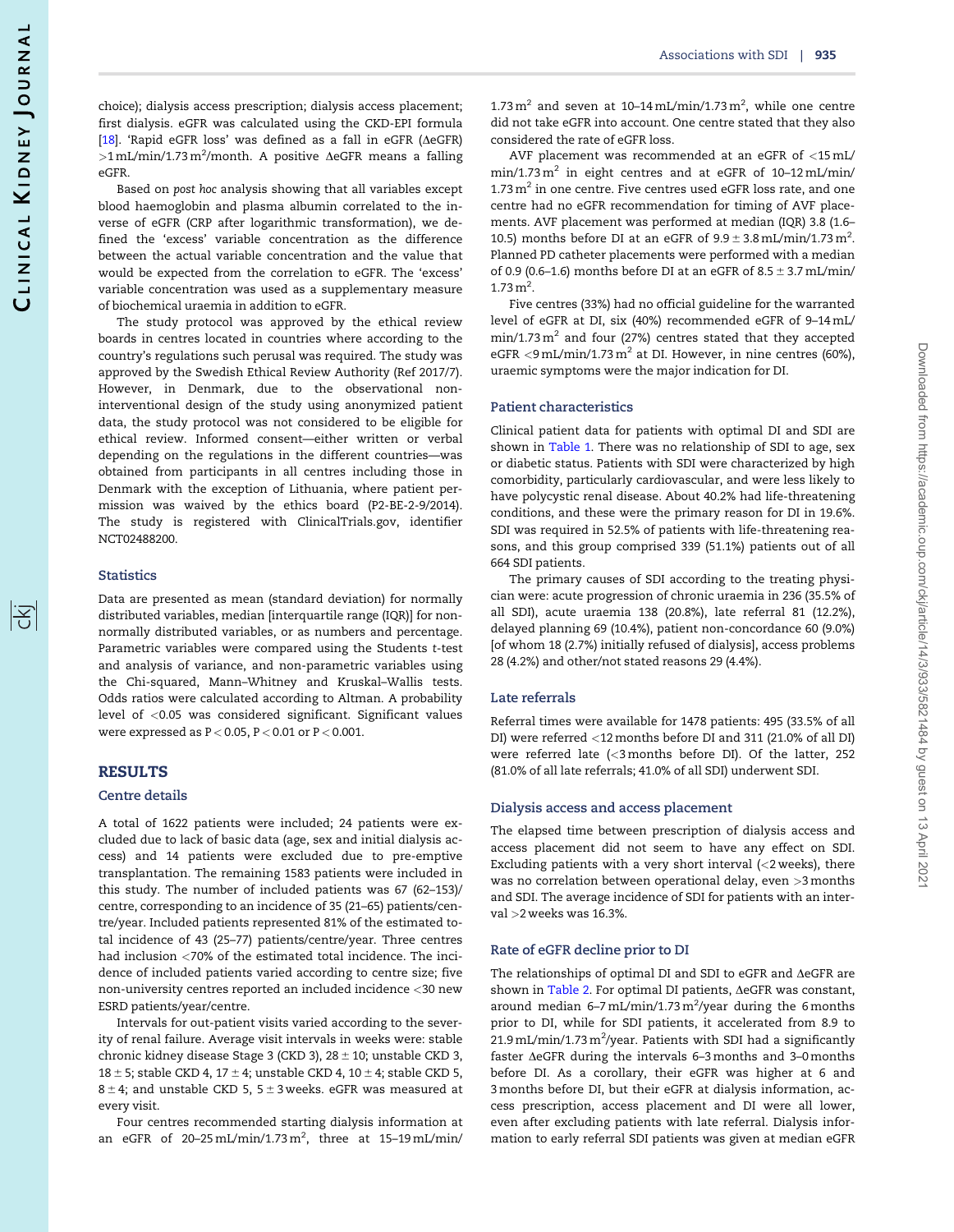#### <span id="page-3-0"></span>Table 1. Clinical characteristics of patients with optimal DI and SDI

| Variable                               | All             | Optimal DI      | SDI                    |
|----------------------------------------|-----------------|-----------------|------------------------|
| Patients, n (%)                        | 1583            | 919 (58.1)      | 664 (41.9)             |
| Age, years                             | $63.8 \pm 15.3$ | $63.7 \pm 15.2$ | $64.1 \pm 15.4$        |
| Female sex, %                          | 570 (36.0)      | 342 (37.2)      | 228 (34.3)             |
| BMI, $kg/m2$                           | $26.9 \pm 6.2$  | $27.1 \pm 6.3$  | $26.5 \pm 6.1$         |
| BMI excluding Type 2 diabetes mellitus | $26.1 \pm 5.9$  | $26.4 \pm 5.9$  | $25.8 \pm 5.8$         |
| Late referral, <sup>a</sup> %          | 311 (21.0)      | 59 (6.8)**      | 252 (41.0)**           |
| Renal diagnosis, n (%)                 |                 |                 |                        |
| Glomerulonephritis                     | 284 (17.9)      | 160 (17.4)      | 124 (18.7)             |
| Interstitial                           | 185 (11.7)      | 111 (12.1)      | 74 (11.1)              |
| Polycystic                             | 106(6.7)        | 85 (9.2)        | $21(3.2)$ **           |
| Diabetic                               | 387 (24.4)      | 233 (25.3)      | 154 (23.2)             |
| Hypertensive                           | 302 (19.1)      | 196 (21.3)      | $106(16.0)^*$          |
| Other                                  | 178 (11.2)      | 57(6.2)         | $121 (18.2)$ **        |
| Unknown                                | 141 (8.9)       | 77 (8.4)        | 64 (9.6)               |
| Comorbidity                            |                 |                 |                        |
| No comorbidity                         | 425 (26.9)      | 265 (28.8)      | $160(24.1)^*$          |
| AMI                                    | 171 (10.8)      | 86 (9.4)        | 85 (12.8)*             |
| Heart failure                          | 262 (16.6)      | 128 (13.9)      | 134 (20.2)**           |
| Cerebrovascular                        | 189 (11.9)      | 105 (11.4)      | 84 (12.7)              |
| Peripheral vascular (%)                | 191 (12.1)      | 99 (10.8)       | 92 $(13.9)^P = 0.06$   |
| Diabetes                               | 549 (34.7)      | 315 (34.3)      | 234 (35.2)             |
| Cancer                                 | 263 (16.6)      | 137 (14.9)      | 126 (19.0)*            |
| Pulmonary                              | 151 (9.5)       | 83 (9.0)        | 68 (10.2)              |
| Hepatic                                | 61(3.8)         | 27(2.9)         | $34(5.1)$ <sup>*</sup> |
| Previous transplantation               | 81(5.1)         | 51(5.5)         | 30(4.5)                |
| Psychiatric                            | 68 (4.3)        | 38(4.1)         | 30(4.5)                |
| Clinical symptoms                      | 1546 pts.       |                 |                        |
| Present                                | 1291(83.5)      | 751 (83.7)      | 540 (83.7)             |
| Primary DI cause                       | 950 (61.4)      | 574 (63.8)      | 376 (58.2)*            |
| Life-threatening, n (%)                |                 |                 |                        |
| Present                                | 621 (40.2)      | 276 (30.7)      | 339 (52.5)**           |
| Primary DI cause                       | 303 (19.6)      | 111 (12.3)      | 192 (29.7)**           |

Results stated as numbers (%), mean  $\pm$  standard deviation or median (IQR).

<sup>a</sup>One hundred and seven patients not stated. AMI, acute myocardial infarction.

\*P < 0.05 (versus optimal),

 $*$ \*P < 0.001.

9.8 (7.2–12.2) mL/min/1.73 m<sup>2</sup>, versus 11.2 (9.1–11.2) for non-SDI, and access was prescribed at median eGFR 7.4 (5.4–9.3) mL/min/ 1.73  $m^2$  versus 8.8 (7.2–10.6) (all P < 0.001).

## Biochemistry at DI

Biochemical values at DI are shown in [Table 3.](#page-5-0) After correcting for eGFR, SDI patients were characterized by lower albumin, calcium, bicarbonate and higher urea, phosphate, CRP and potassium levels.

## Risk factors for SDI

Significant risk factors for SDI are shown in [Table 4](#page-5-0). In addition to the above-mentioned factors, a subgroup of cachectic patients  $(BMI < 18 \text{ kg/m}^2)$  had a higher SDI incidence. These patients had a higher eGFR at DI than non-cachectic patients (9.9  $\pm$  5.9 versus 7.2  $\pm$  3.5 mL/min/1.73 m<sup>2</sup>; P < 0.001).

In a post hoc analysis of 88 patients, plasma albumin at DI was found to be highly correlated to plasma albumin 3 months previously ( $r = 0.87$ ), and the difference small ( $0.2 \pm 2.7$  g/L). Using three classification groups (plasma albumin <30, 30–34.9 and >34.9 g/L), there was agreement in 86% of patients. Plasma albumin at DI, which represented a surrogate measure of plasma albumin 3 months previously, was a highly significant predictor of SDI.

The most important factors for predicting SDI were late referral, patient comorbidity, plasma albumin and  $\triangle$ eGFR [\(Figure 1\)](#page-6-0). About 100% of 35 late referrals with a registered  $\triangle$ eGFR 6–3 months of >1 mL/min/1.73 m<sup>2</sup> experienced SDI. For all subgroups, eGFR 3 months before DI was higher for SDI compared with optimal DI. For patients with plasma albumin <35 g/ L, median eGFR at this point was 15 (10–24) mL/min/1.73  $m^2$ .

## Centre factors related to SDI

Excluding late referrals, there was no relationship of SDI to length of pre-dialysis care. Small centres had a significantly lower SDI rate; these were all non-university centres. There was no difference in comorbidity between university and nonuniversity centres, but more patients were referred late to university centres (23.2% versus 7.7%, P < 0.01), and patients at university centres had a significantly faster AeGFR 3 months before DI than patients in non-university centres [10.3 (4.1–22.5) versus 8.0 (2.6-15.0) mL/min/1.73 m<sup>2</sup>/year; P < 0.01]. There was no relationship between average centre eGFR at DI and incidence of SDI. The departmental policies for dialysis information, fistula placement and DI had no measurable effect on SDI. However,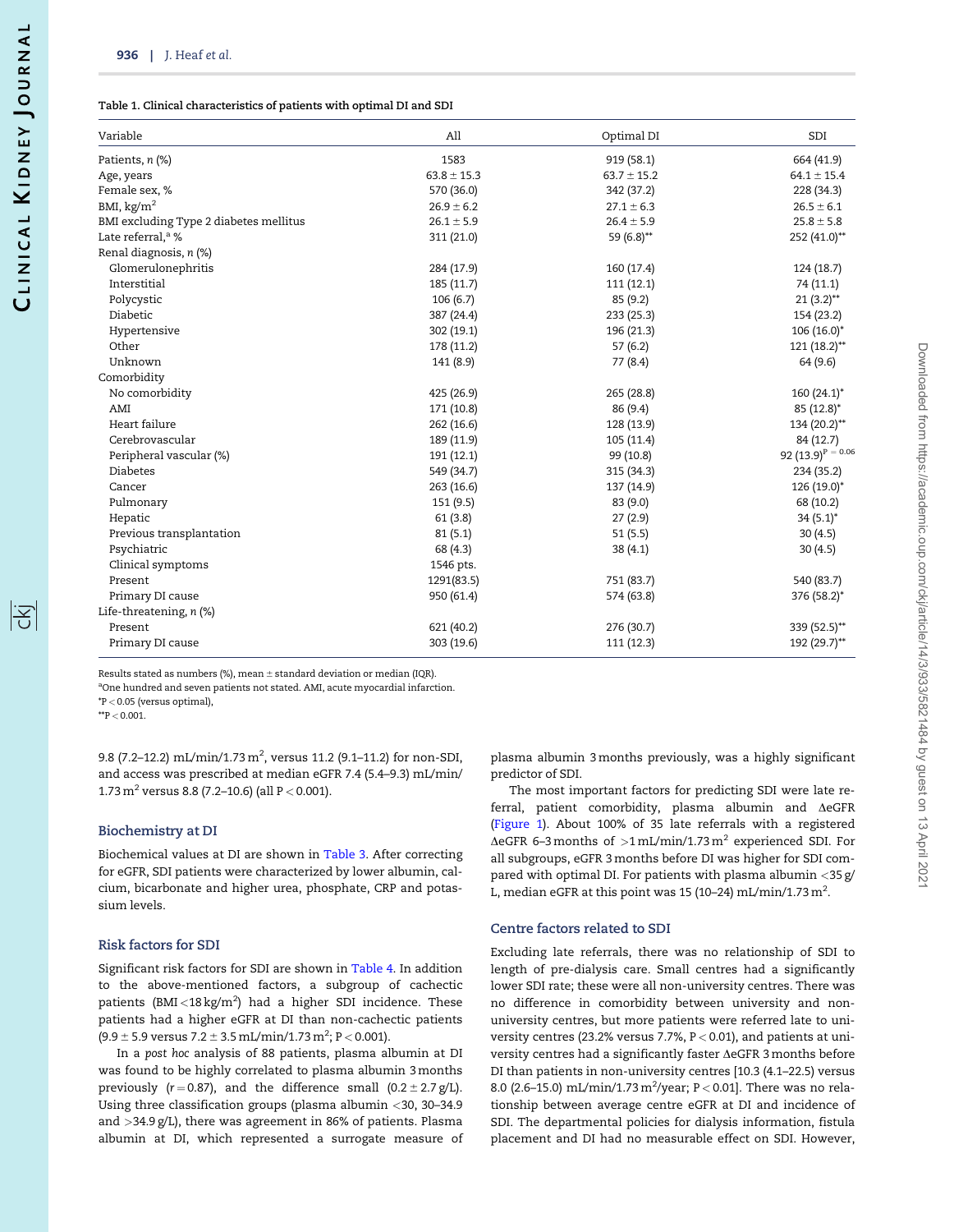| Variable                                        | Patients included (n) | All patients          | Optimal DI           | SDI                  |
|-------------------------------------------------|-----------------------|-----------------------|----------------------|----------------------|
| Time interval, months                           |                       |                       |                      |                      |
| Referral dialysis                               | 1320                  | 29.0 (5.6-59.7)       | 40.4 (18.5–67.4)     | $7.5(0.2 - 45.8)$    |
| Information dialysis                            | 1204                  | $4.0(0.5-10.1)$       | $6.7(3.0-14.0)$      | $0.3(0.0-3.8)$       |
| Access prescription dialysis                    | 1124                  | $1.1(0-2.9)$          | $2.3(1.2 - 5.0)$     | $0.0(0.0-0.3)$       |
| Access placement dialysis                       | 939                   | $0.5(0-1.6)$          | $1.2(0.7-3.4)$       | $0.0(0.0-0.0)$       |
| eGFR, mL/min/1.73 $m2$                          |                       |                       |                      |                      |
| Referral                                        | 1414                  | 20.7 (11.5-32.4)      | 23.0 (15.0-34.0)     | 15.9 (7.0-30.4)      |
| 6 months prior                                  | 1202                  | $12.0(9.6-16.5)$      | $11.1(9.2 - 13.6)$   | 16.7 (11.7-26.2)     |
| 3 months prior                                  | 1225                  | $10.0 (8.0 - 13.5)$   | $9.3(7.6-11.4)$      | $13.5(9.5-20.6)$     |
| Dialysis information                            | 1448                  | $10.1 (7.4 - 12.8)$   | 10.9 (8.8-13.4)      | $8.1(5.4-11.5)$      |
| Access prescription                             | 1537                  | $7.9(6.0-10.0)$       | $8.6(7.1-10.5)$      | $6.6(4.7 - 8.7)$     |
| Access placement                                | 1499                  | $7.5(5.5-9.7)$        | $8.3(6.7-10.4)$      | $6.2(4.4 - 8.1)$     |
| First dialysis                                  | 1571                  | $6.6(4.9 - 8.4)$      | $7.0(5.5-8.9)$       | $6.0(4.3 - 7.9)$     |
| $\Delta$ eGFR, mL/min/1.73 m <sup>2</sup> /year |                       |                       |                      |                      |
| Referral dialysis                               | 1320                  | $5.3(2.8-10.7)$       | $4.8(2.8 - 7.9)$     | $7.6(3.1 - 21.2)$    |
| 6 months prior dialysis                         | 1194                  | $8.5(4.1-16.5)$       | $6.5(3.2-10.9)$      | $16.7(9.1-35.0)$     |
| 6-3 months prior                                | 1147                  | $6.9(1.8-14.6)$       | $6.1(1.6-11.8)$      | $8.9(2.7-22.3)$      |
| 3 months prior dialysis                         | 1219                  | $9.6(3.8-21.0)$       | $7.0(2.3-13.4)$      | 21.9 (10.8-54.3)     |
| Information dialysis                            | 1204                  | $5.6(2.0-12.1)$       | $4.8(1.9-9.2)$       | $9.5(2.8-25.7)$      |
| Access prescription dialysis                    | 1124                  | 4.3 ( $-0.1$ to 12.3) | $3.8$ (-0.3 to 9.2)  | $10.4(0.0-37.5)$     |
| Access placement dialysis                       | 939                   | $3.9$ (-0.6 to 12.3)  | $3.9$ (-0.5 to 11.1) | $0.9$ (-3.6 to 44.9) |
|                                                 |                       |                       |                      |                      |

<span id="page-4-0"></span>Table 2. Time intervals, eGFR levels and eGFR progression rates at different time points prior to first dialysis in patients with optimal DI and SDI

Median values (IQR). All  $P < 0.001$ .  $\Delta$ , rate of change of eGFR. Positive values mean falling eGFR.

patients treated at centres with a lower eGFR target for DI (<9 mL/min/1.73 m<sup>2</sup>) started dialysis at a lower eGFR than those starting dialysis in centres with higher eGFR target (eGFR 7.2  $\pm$  3.1 versus 7.9  $\pm$  3.6 mL/min/1.73 m<sup>2</sup>; P < 0.01).

Recommended referral eGFR and average visit intervals were unrelated to SDI regardless of CKD stage or progression rate. Indeed, a tendency for higher SDI incidence was seen for centres with relatively short visit intervals.

### Other factors related to SDI

Clinical data were available in 1546 patients and has already been published [[17](#page-8-0)]. The relationship of presence and character of clinical symptoms to DI is shown in [Table 1](#page-3-0). The presence of life-threatening conditions was higher for all forms of SDI and was the primary cause of DI in 30% (versus 12% for optimal DI).

#### **DISCUSSION**

In our study, SDI accounted for 42% of all DIs, similar to that reported in several previous studies [\[1,](#page-8-0) [2\]](#page-8-0), but lower than the proportion in a recently published report [[20](#page-8-0)]. The high frequency of SDI at our centres may seem surprising, considering that  ${\sim}{85\%}$  of the patients were already known to the Nephrology departments, and were subject to regular multidisciplinary pre-dialysis care.

This is probably the largest prospective multicentre study assessing patient and centre factors associated with SDI. A major advantage of this study compared with previous studies is that SDI was clearly defined, based on the use of catheters for dialysis access, thus permitting a more accurate estimate of SDI incidence. Furthermore, we distinguished prospectively between tunnelled catheters as the patient's optimal access, and those due to delayed placement of an AVF.

We chose not to use in-patient status as part of the definition of SDI [\[1](#page-8-0)], since in our experience many in-patient DI patients will have received optimal pre-dialysis care, e.g. a patient with a functioning AVF, who starts dialysis in connection with acute pneumonia.

Some stated SDI causes were more or less unavoidable: patient refusal of starting dialysis, clinical indications necessitating DI despite acceptable biochemistry and doubts about reversibility. These comprised, however, only 2.6% of patients. Patient non-concordance and access problems are potentially avoidable, but comprised only 4.4% of patients, the main stated causes being an acute progression of chronic uraemia and delayed planning as assessed by a review of the notes. The latter comprised 10% of SDI, suggesting that regular audits of predialysis treatment in SDI patients could reduce SDI.

A previous review [[1\]](#page-8-0) identified the following causes of SDI despite early referral: acute on CKD; suboptimal nephrology care, patient induced delays and indecision; barriers to surgical resources; and lack of dialysis resources to accommodate new patients. In this study, only the first two factors seemed to have a substantial effect on SDI incidence. This is in contrast to a previous study on the subject [\[21\]](#page-8-0), where patient non-concordance and surgical delays were major causes of SDI. This may in part explain the high SDI incidence in that study (56%), emphasizing that SDI incidence is modifiable.

A major finding in this study was that eGFR per se had no power to predict SDI. Instead, the most important factors linked to SDI were late referral, rapid decline of eGFR ( $\triangle$ eGFR), high comorbidity and hypoalbuminaemia. eGFR was stated as the most important factor guiding dialysis information timing by most departments; only one mentioned progression rate. While other centres will presumably also have delayed information given to patients with very slow progression rates, the results suggest that results would be improved if more attention is paid to progression rate rather than eGFR per se. Presence of cardiovascular disease, especially heart failure, was important. These findings are similar to those reported by Arulkumaran et al. in their study on causes and risk factors for acute DI among 825 consecutive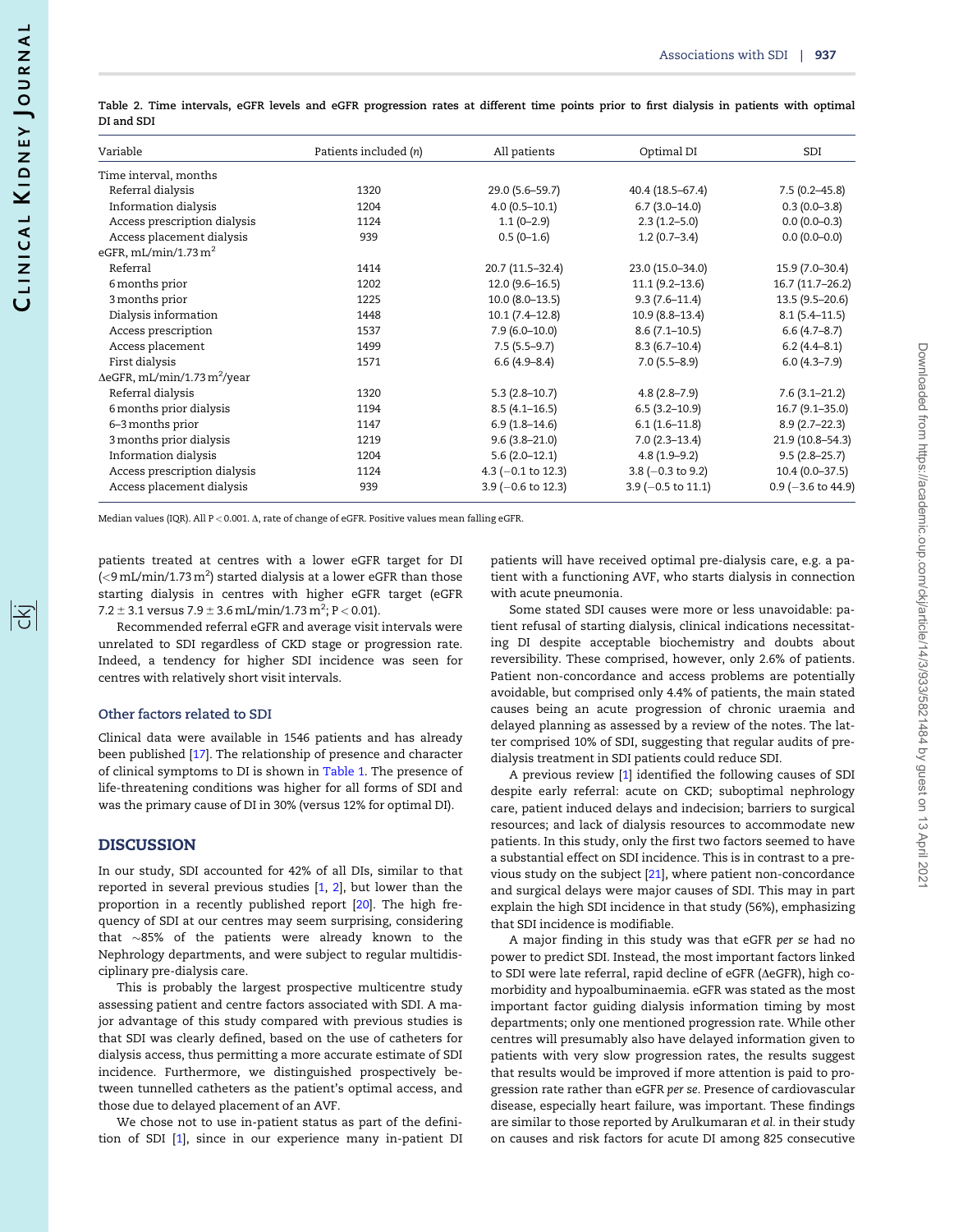### <span id="page-5-0"></span>Table 3. Biochemical variables at DI in patients with optimal DI and SDI

| Variable                                                      | Number | All         | Optimal DI    | SDI           |
|---------------------------------------------------------------|--------|-------------|---------------|---------------|
| Patients with any value, n                                    |        | 1571        | 911           | 657           |
| eGFR, $mL/min/1.73 m2a$                                       | 1571   | 7.3(3.6)    | 7.7(3.4)      | 6.6(3.8)      |
| Haemoglobin, mM                                               | 1568   | 6.4(1.3)    | 6.6(1.1)      | 6.1(1.4)      |
| Urea, mM                                                      | 1538   | 33.8 (12.3) | 30.2(9.6)     | 38.7 (13.8)   |
| Potassium, mM                                                 | 1543   | 4.53(0.9)   | 4.40(0.7)     | 4.7(1.0)      |
| Bicarbonate, mM                                               | 1182   | 21.0(5.1)   | 21.9(4.3)     | 19.6 (5.8)    |
| Albumin, g/L                                                  | 1418   | 32.8(6.7)   | 34.6(5.8)     | 30.1(7.0)     |
| CRP, mg/L                                                     | 1445   | $10(3-41)$  | $6(3-16)$     | $28(6-80)$    |
| Calcium ion, mM                                               | 1502   | 1.14(0.13)  | 1.17(0.11)    | 1.11(0.14)    |
| Phosphate, mM                                                 | 1481   | 1.98(0.62)  | 1.85(0.52)    | 2.19(0.68)    |
| Variable excess compared with expected from eGFR <sup>b</sup> |        |             |               |               |
| Urea, mM                                                      | 1532   | 0.0(11.1)   | $-2.4(9.1)$   | 3.5(12.6)     |
| Potassium, mM                                                 | 1536   | 0.0(0.8)    | $-0.08(0.7)$  | 0.11(1.0)     |
| Bicarbonate, mM                                               | 1178   | 0.0(4.8)    | 0.6(4.3)      | $-0.9(5.4)$   |
| Log CRP, mg/L                                                 | 1440   | 0.0(1.56)   | $-0.47(1.36)$ | 0.64(1.59)    |
| Calcium ion, mM                                               | 1495   | 0.0(0.13)   | 0.02(0.12)    | $-0.03(0.13)$ |
| Phosphate excess, mM                                          | 1475   | 0.0(0.55)   | $-0.08(0.47)$ | 0.12(0.64)    |

Mean (standard deviation) or median (IQR). All P < 0.001.

<sup>a</sup>For median values, see [Table 2.](#page-4-0)

<sup>b</sup>For method of calculation, see Materials and methods section.

#### Table 4. Significant risk factors for SDI results stated as n (%) and odds ratio (95% CI)

| Variable                                                               | Group             | All patients (n; % of column) | SDI $(n; % of row)$ | Odds ratio (95% CI)             |
|------------------------------------------------------------------------|-------------------|-------------------------------|---------------------|---------------------------------|
| All patients, n (%)                                                    |                   | 1583                          | 667 (42.2)          |                                 |
| Centre ESRD incidence                                                  | $<$ 30 $^{\rm a}$ | 264(16.7)                     | 54 (20.8)           | Reference                       |
| (n/year)                                                               | $30 - 70$         | 474 (30.0)                    | 203 (42.8)          | 2.91 (2.05-4.13)***             |
|                                                                        | >70               | 845 (53.4)                    | 407 (48.2)          | 3.61 (2.60-5.00)***             |
| $BMl^b<$ 18 kg/m <sup>2</sup>                                          |                   | 40(2.9)                       | 23(57.5)            | $1.92(1.01 - 3.60)^{*}$         |
| Polycystic disease                                                     |                   | 106(6.7)                      | 21(19.8)            | $0.32$ (0.20-0.52)***           |
| Comorbidity number <sup>c</sup>                                        | 1                 | 342 (21.6)                    | 160 (46.8)          | $1.38(1.08 - 1.77)$ **          |
|                                                                        | >1                | 155 (9.8)                     | 82 (52.9)           | 1.77 (1.26-2.48)***             |
| Previous myocardial infarction                                         |                   | 171 (10.8)                    | 85 (49.7)           | $1.42$ (1.03-1.95) <sup>*</sup> |
| Heart failure                                                          |                   | 262 (16.6)                    | 134 (51.2)          | $1.56(1.20-2.03)$ ***           |
| Hepatic disease                                                        |                   | 61(3.9)                       | 34 (55.7)           | 1.78 (1.06-2.98)*               |
| Peripheral atherosclerosis                                             |                   | 191 (12.1)                    | 92 (48.2)           | 1.37 $(0.97-1.78)^P = 0.06$     |
| Late referral $\left\langle \langle 3 \text{ months} \rangle \right\}$ |                   | 311 (21.0)                    | 252 (81.0)          | 9.49 (6.97-12.94)***            |
| Life-threatening problem                                               |                   | 621 (40.2)                    | 345 (55.6)          | 2.58 (2.09-3.19)***             |
| 6–3 months $\Delta$ eGFR > 1 mL/min/1.73 m <sup>2</sup> /month         |                   | 349 (30.4)                    | 156 (44.7)          | 2.26 (1.74-2.94)***             |
| 3–0 months $\Delta e$ GFR > 1 mL/min/1.73 m <sup>2</sup> /month        |                   | 526 (43.2)                    | 288 (54.8)          | $6.01(4.61 - 7.80)$ ***         |
| Average eGFR at $DI < 7.0$ mL/min/1.73 m <sup>2</sup>                  |                   | 845 (53.9)                    | 413 (48.9)          | 1.89 (1.54-2.32)***             |
| Albumin, g/L                                                           | $<$ 30            | 489 (34.5)                    | 288 (58.9)          | 4.72 (3.59-6.19)***             |
|                                                                        | $30 - 34.9$       | 412 (29.1)                    | 156 (37.9)          | $2.01(1.51 - 2.67)$ ***         |
|                                                                        | >34.9             | 515 (36.4)                    | 120 (23.3)          | Reference                       |

<sup>a</sup>All non-university.

<sup>b</sup>Type 2 diabetes mellitus excluded.

<sup>c</sup>Sum of four identified significant risk factors.

CI, confidence interval. \*P < 0.05 (versus optimal); \*\*P < 0.01; \*\*\*P < 0.001.

patients initiating dialysis [[20](#page-8-0)]. The relationship of SDI to hypoalbuminaemia has previously been noted [\[3\]](#page-8-0), as has the relationship to heart disease [[2,](#page-8-0) [3,](#page-8-0) [22](#page-8-0)]. The latter may well be causal, since the combination of heart failure and uraemia can lead to intractable oedema and pulmonary stasis requiring acute dialysis.

An increased rate of eGFR loss in patients with SDI has previously been noted [[20](#page-8-0), [23](#page-8-0)] and was already apparent in many of our patients 3 months before DI. The CKD-EPI formula for deriving eGFR may, however, distort the rate of eGFR loss in CKD Stage 5; further investigation of the validity of CKD-EPI is warranted. If patients are first referred to the pre-dialysis clinic once they reach CKD Stage 5 (eGFR <15 mL/min/1.73 m<sup>2</sup>), half of the patients with plasma albumin <35 g/L will be referred <3 months before DI, with consequent high risk of SDI. It is possible that earlier identification of patients at risk of rapid progression, allowing early dialysis information and accelerated preparation for start of dialysis, would help to reduce the number of patients undergoing SDI.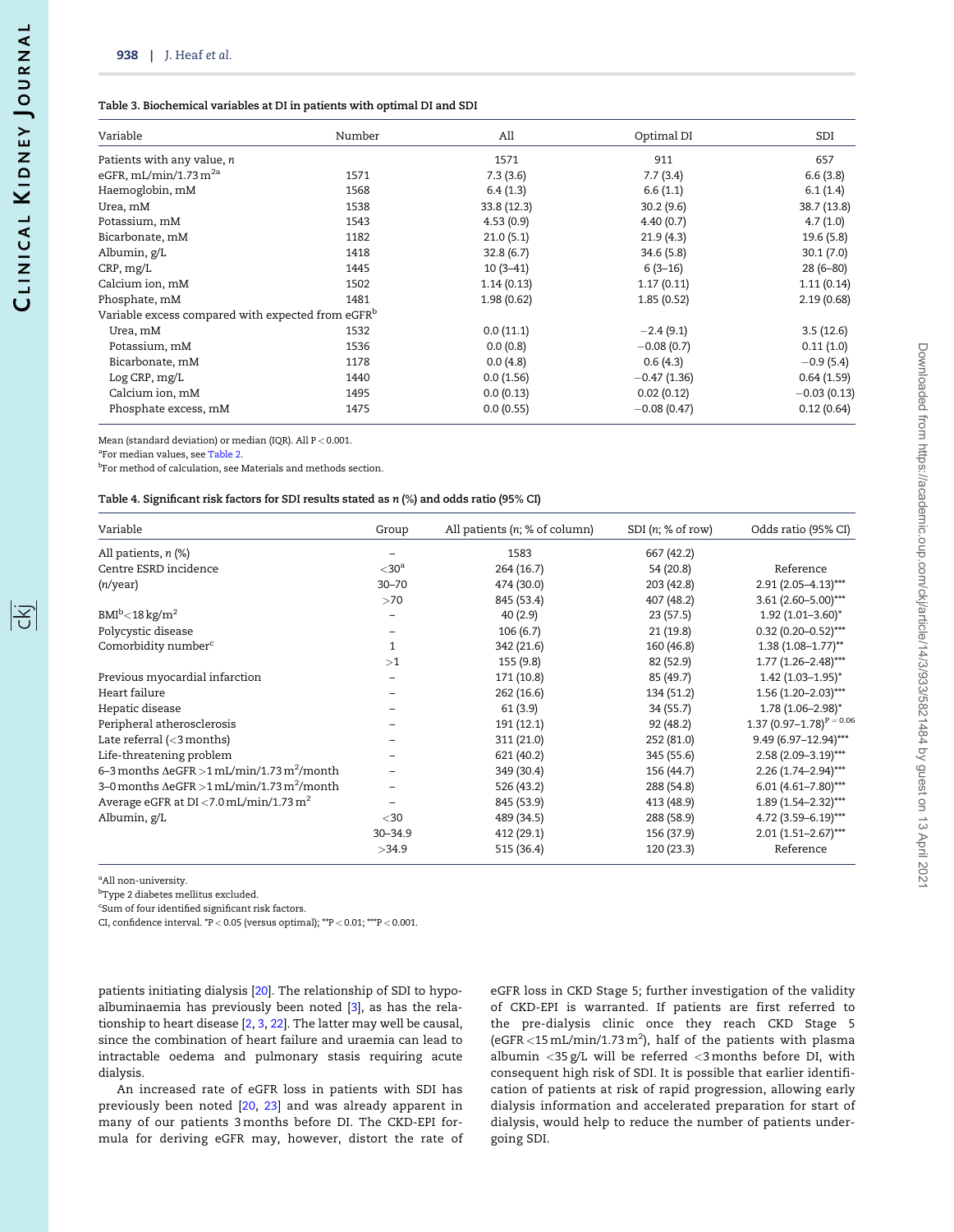<span id="page-6-0"></span>

FIGURE 1: Relationship of comorbidity, plasma albumin and AeGFR 6-3 months before DI to SDI. (A) Comorbidity and uraemia progression; (B) plasma albumin and uraemia progression; and (C) comorbidity and plasma albumin. Late referrals are excluded. Results are stated as percentage of patients with SDI.

Delayed access placement after prescription did not seem to be a factor associated with SDI. This may be due to generally acceptable access to surgery, but it is also possible that surgical departments are flexible and are able to perform urgent access placement in patients at greater risk of DI at the time of access prescription. While access problems at DI could possibly be averted by earlier access placement, this was not a common issue. Delayed PD catheter placement is rarely a cause of SDI for most PD patients since PD can be initiated within 1 month after placement. On the other hand, too early AVF creation could

|공

Downloaded from https://academic.oup.com/ckj/article/14/3/933/5821484 by guest on 13 April 2021 Downloaded from https://academic.oup.com/ckj/article/14/3/933/5821484 by guest on 13 April 2021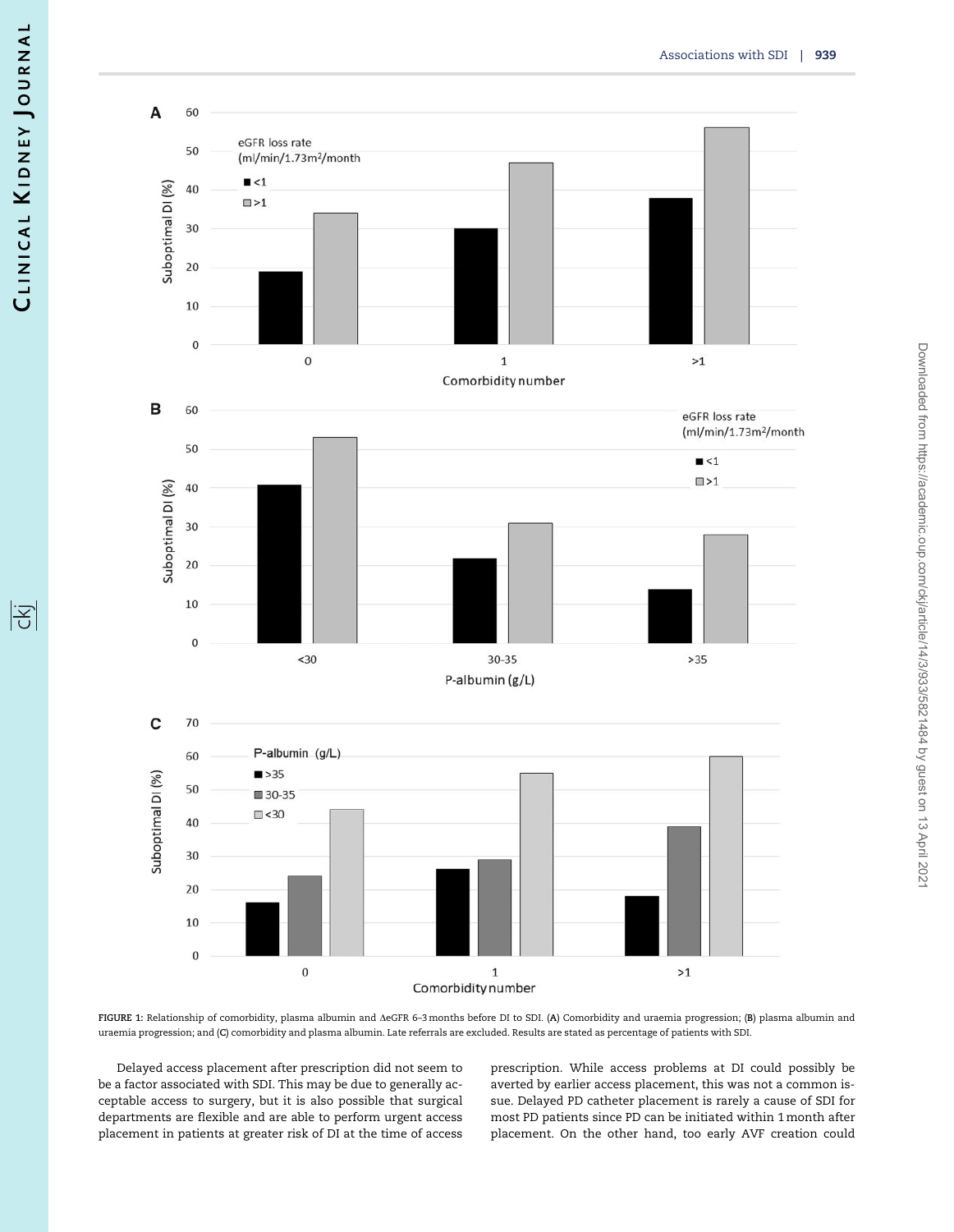<span id="page-7-0"></span>potentially be a problem; however, recent studies suggest that the placement of AVF may, in fact, delay uraemia progression [\[24–26\]](#page-8-0).

eGFR was used for measuring renal function in this study, being the most common method in the participating centres. However, eGFR is not an accurate method for assessment of renal function in CKD 5. Since these patients often suffer from muscle wasting, leading to low creatinine production and consequent overestimation of eGFR, eGFR is negatively correlated to muscle mass in patients with CKD 5 [[27\]](#page-8-0). This may be the explanation for the common observation that mortality after DI is paradoxically positively correlated to eGFR at DI [[27–30\]](#page-8-0). These limitations of eGFR could be one explanation as to why eGFR was of no value in predicting SDI; in our study, cachectic patients had a raised eGFR as had patients with high comorbidity who have an increased risk of malnutrition. It is possible that measurements of GFR based on urine collections could be a better tool to identify patients at risk of SDI. If instead of using eGFR, the mean of urea and creatinine clearance, measured for a 24-h urine collection is used, then the correlations of GFR to muscle mass and mortality disappear [\[27](#page-8-0)]. The ERBP guidelines, therefore, recommend this method [[19](#page-8-0)].

In our study, even after correcting for eGFR, higher levels of urea, potassium, phosphate and CRP and lower levels of haemoglobin, bicarbonate and calcium, were associated with SDI. This suggests that SDI patients were more uraemic than indicated by eGFR, and that inflammation and acute infections also play a role. Physicians concentrating on eGFR for DI indication may miss these biochemical warning signs.

Other risk factors for SDI have previously been described including the negative impact of late referrals to nephrological care [\[23,](#page-8-0) [31](#page-9-0)–[34](#page-9-0)]. In this study, 21% of referrals were late (<3 months before DI), and 81% of these suffered SDI. Educational programmes for primary and secondary health organizations may reduce this figure.

We found no overall difference in duration of pre-dialysis care between optimal DI and SDI, in opposition to previous findings in the literature [\[35](#page-9-0)]. This is perhaps not surprising as this study suggests that it mainly cares during the 6 months preceding DI that is important for preventing SDI. Attention to the 'quality' of pre-dialysis care is important. Integrated multidisciplinary care with detailed dialysis information given to patients is reported to be associated with reduced risk of SDI [[23](#page-8-0), [31,](#page-9-0) [35](#page-9-0)– [38](#page-9-0)], whereas late dialysis information has been shown to be related to an increased risk of SDI [\[23,](#page-8-0) [31](#page-9-0)]. Frequent out-patient visits are especially important [[35](#page-9-0), [39](#page-9-0), [40\]](#page-9-0), and more than five out-patient visits per year seem warranted as frequent visits may increase the chance of identifying patients with rapid eGFR loss, a group with a high incidence of SDI. However, there was no discernible relationship between official departmental policy concerning visit intervals and SDI. The explanation may be that most centres permitted a wide variation in visit timing at the discretion of the treating physician. In our study, SDI patients received dialysis information at a lower eGFR (8.1 versus  $10.9\,\mathrm{mL/min}/1.73\,\mathrm{m}^2$ ), and it is possible that many cases of SDI may have been due to delayed response of physicians—and failure to take action—to eGFR data showing rapid loss of GFR prior to dialysis information ([Figure 1\)](#page-6-0). While multidisciplinary predialysis care was routine in the centres involved in this study, the quality and quantity of this care were not assessed. Nor was patient–doctor continuity, which has emerged as an important factor for better planning and lower mortality [\[41\]](#page-9-0).

Other factors that were associated with an increased incidence of SDI included high age, in accordance with the literature [[3,](#page-8-0) [22](#page-8-0), [31](#page-9-0), [35\]](#page-9-0), but this was not a major factor. Cachexia was a cause of SDI in our study in agreement with other studies [[23](#page-8-0), [35](#page-9-0)], as was diabetic nephropathy. SDI was less common among patients with polycystic kidney disease, as reported previously [\[2,](#page-8-0) [22,](#page-8-0) [23](#page-8-0)].

The larger university centres participating in this study had a higher incidence of SDI. The most probable explanation is differences in case mix, since patients starting dialysis at university centres were more often referred late and had a higher rate of eGFR loss than patients at smaller non-university centres. However, it cannot be excluded that the presence of physicians undergoing specialist training at university centres was more prone to start dialysis and this could have contributed to a higher incidence of SDI.

Official departmental policies did not seem to have had much effect on physician practice, with the exception that centres with lower eGFR target for DI started dialysis at a lower eGFR.

There are several limitations to this study. As in all observational studies, correlations do not prove causality. As compared with the overall incidence of DI at the participating centres, an estimated 20% of patients were not included in the study. These patients were not quantified or characterized and may have differed from the included population. Whereas one might hypothesize that the proportion of patients with SDI was higher among non-included patients, the already high rate of SDI in the study group suggests that inclusion of these unreported patients would not have changed the results substantially. Patients with very slow eGFR loss may not have reached ESRD, or may have died during the study period, and will not have been included. The time interval between referral from the primary sector to first nephrological consultation, a potentially modifiable cause of late referral, was not recorded. While most patients were included at or before DI, a few will have been erroneously classified as having reversible uraemia and included retrospectively.

While treatment practices in the Nordic/Baltic region were fairly homogeneous, they may differ from clinical practice in other parts of the world. In particular, the mean eGFR at the time of dialysis information was relatively low, particularly when compared with North America. Similar studies from other regions with differing treatment practices are warranted.

In summary, SDI accounted for 42% of all DIs among 15 dialysis centres in the Nordic countries. Whereas SDI is often unavoidable, many were due to potentially avoidable causes. The level of eGFR as such was of no value in identifying patients at risk of SDI; instead, these patients were characterized by late referral, accelerated eGFR loss rate, hypoalbuminaemia and high comorbidity. Early identification of these patients, with subsequent close clinical control and accelerated preparation for dialysis, might be a strategy that could potentially reduce SDI incidence. Thus, many patients would probably benefit by earlier referral to a pre-dialysis clinic, e.g. at eGFR of  $20 \text{ mL/min}/1.73 \text{ m}^2$ , to address comorbidity and uraemia progression rate. Studies exploring if early identification of potential SDI patients will reduce SDI incidence are warranted. However, any nephrologist taking care of CKD patients that transition to ESRD can attest that even though optimal planning for DI had occurred, subsequent care processes and clinical events often waylay even the best-laid plans, thus contributing to the high incidence of SDI.

序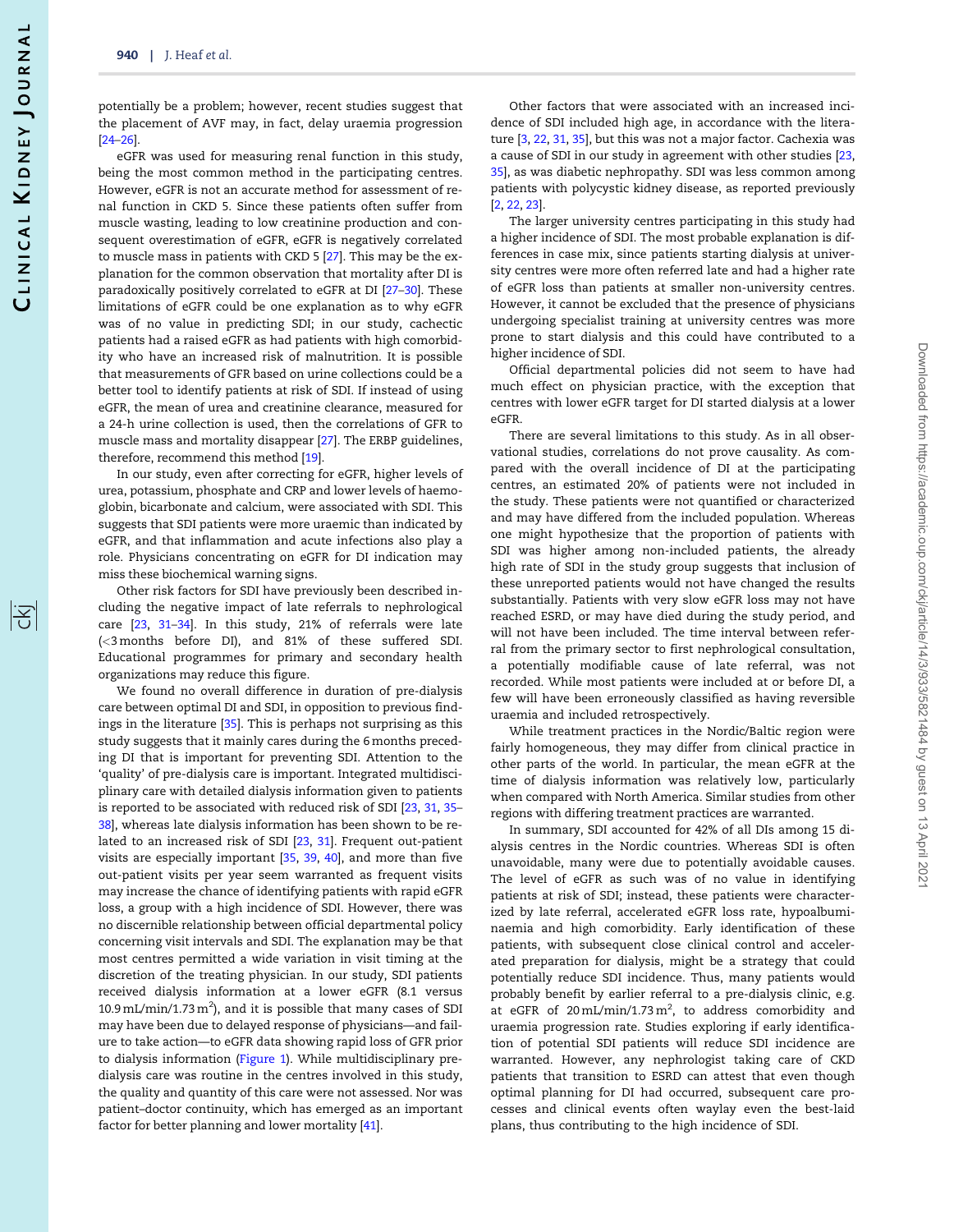## <span id="page-8-0"></span>ACKNOWLEDGEMENTS

We thank all physicians and other staff members who participated in this study, and Sara Denguir for data collection assistance.

## FUNDING

This study was funded in part by a grant from Baxter Healthcare, grant number 15002474. Baxter Novum is the result of a grant from Baxter Healthcare to Karolinska Institutet.

## CONFLICT OF INTEREST STATEMENT

B.L. is employed by Baxter Healthcare at Baxter Novum, Karolinska Institutet.

## **REFERENCES**

- [1](#page-1-0). Mendelssohn DC, Malmberg C, Hamandi B. An integrated review of "unplanned" dialysis initiation: reframing the terminology to "suboptimal" initiation. BMC Nephrol 2009; 10: 22
- [2](#page-1-0). Brown PA, Akbari A, Molnar AO et al. Factors associated with unplanned dialysis starts in patients followed by nephrologists: a retrospective cohort study. PLoS One 2015; 10: e0130080
- [3](#page-1-0). Mendelssohn DC, Curtis B, Yeates K et al.; for the STARRT Study investigators. Suboptimal initiation of dialysis with and without early referral to a nephrologist. Nephrol Dial Transplant 2011; 26: 2959–2965
- 4. Castellano I, Gallego S, Labrador PJ et al. The start of renal replacement therapy in a Spanish department. Nefrologia 2006; 26: 445–451
- [5](#page-1-0). Gorriz JL, Sancho A, Pallardo LM et al. Prognostic significance of programmed dialysis in patients who initiate renal substitutive treatment. Multicenter study in Spain. Nefrologia 2002;  $22: 49 - 59$
- 6. Metcalfe W, Khan IH, Prescott GJ et al. Can we improve early mortality in patients receiving renal replacement therapy? Kidney Int 2000; 57: 2539–2545
- 7. Couchoud C, Moranne O, Frimat L et al. Associations between comorbidities, treatment choice and outcome in the elderly with end-stage renal disease. Nephrol Dial Transplant 2007; 22: 3246–3254
- 8. Chen YM, Wang YC, Hwang SJ et al. Patterns of dialysis initiation affect outcomes of incident hemodialysis patients. Nephron 2016; 132: 33–42
- [9](#page-1-0). Caskey FJ, Kramer A, Elliott RF et al. Global variation in renal replacement therapy for end-stage renal disease. Nephrol Dial Transplant 2011; 26: 2604–2610
- [10](#page-1-0). Loos C, Briançon S, Frimat L et al. Effect of end-stage renal disease on the quality of life of older patients. J Am Geriatr Soc 2003; 51: 229–233
- 11. Ravani P, Palmer SC, Oliver MJ et al. Associations between hemodialysis access type and clinical outcomes: a systematic review. J Am Soc Nephrol 2013; 24: 465–473
- 12. Dhingra RK, Young EW, Hulbert-Shearon TE et al. Type of vascular access and mortality in U.S. hemodialysis patients. Kidney Int 2001; 60: 1443–1451
- 13. Pastan S, Soucie JM, McClellan WM. Vascular access and increased risk of death among hemodialysis patients. Kidney Int 2002; 62: 620–626
- 14. Nassar GM, Ayus JC. Infectious complications of the hemodialysis access. Kidney Int 2001; 60: 1–13
- 15. Lorenzo V, Martín M, Rufino M et al. Predialysis nephrologic care and a functioning arteriovenous fistula at entry are associated with better survival in incident hemodialysis patients: an observational cohort study. Am J Kidney Dis 2004; 43: 999–1007
- [16](#page-1-0). Hassan R, Akbari A, Brown PA et al. Risk factors for unplanned dialysis initiation: a systematic review of the literature. Can J Kidney Health Dis 2019; 6: 205435811983168
- [17](#page-1-0). Heaf J, Petersons A, Vernere B et al. Why do physicians prescribe dialysis? A prospective questionnaire study. PLoS One 2017; 12: e0188309
- [18](#page-1-0). Levey AS, Stevens LA, Schmid CH et al.; for the CKD-EPI (Chronic Kidney Disease Epidemiology Collaboration). A new equation to estimate glomerular filtration rate. Ann Intern Med 2009; 150: 604–612
- [19](#page-1-0). Tattersall J, Dekker F, Heimburger O et al.; on behalf of the ERBP Advisory Board. When to start dialysis: updated guidance following publication of the Initiating Dialysis Early and Late (IDEAL) study. Nephrol Dial Transplant 2011; 26: 2082–2086
- [20](#page-4-0). Arulkumaran N, Navaratnarajah A, Pillay C et al. Causes and risk factors for acute dialysis initiation among patients with end-stage kidney disease-a large retrospective observational cohort study. Clin Kidney J 2019; 12: 550–558
- [21](#page-4-0). Hughes SA, Mendelssohn JG, Tobe SW et al. Factors associated with suboptimal initiation of dialysis despite early nephrologist referral. Nephrol Dial Transplant 2013; 28: 392–397
- [22](#page-5-0). Chiu K, Alam A, Iqbal S. Predictors of suboptimal and crash initiation of dialysis at two tertiary care centers. Hemodial Int 2012; 16 (Suppl 1): S39–S46
- [23](#page-5-0). Marron B, Ostrowski J, Torok M et al. Type of referral, dialysis start and choice of renal replacement therapy modality in an international integrated care setting. PLoS One 2016; 11: e0155987
- 24. Golper TA, Hartle PM, Bian A. Arteriovenous fistula creation may slow estimated glomerular filtration rate trajectory. Nephrol Dial Transplant 2015; 30: 2014–2018
- 25. Weekers L, Vanderweckene P, Pottel H et al. The closure of arteriovenous fistula in kidney transplant recipients is associated with an acceleration of kidney function decline. Nephrol Dial Transplant 2017; 32: 196–200
- 26. Sumida K, Molnar MZ, Potukuchi PK et al. Association between vascular access creation and deceleration of estimated glomerular filtration rate decline in late-stage chronic kidney disease patients transitioning to end-stage renal disease. Nephrol Dial Transplant 2017; 32: 1330–1337
- [27](#page-7-0). Grootendorst DC, Michels WM, Richardson JD et al.; for the NECOSAD Study Group. The MDRD formula does not reflect GFR in ESRD patients. Nephrol Dial Transplant 2011; 26: 1932–1937
- 28. Clark WF, Na Y, Rosansky SJ et al. Association between estimated glomerular filtration rate at initiation of dialysis and mortality. CMAJ 2011; 183: 47–53
- 29. Hwang SJ, Yang WC, Lin MY et al.; Taiwan Society of Nephrology. Impact of the clinical conditions at dialysis initiation on mortality in incident haemodialysis patients: a national cohort study in Taiwan. Nephrol Dial Transplant 2010; 25: 2616–2624
- 30. Kazmi WH, Gilbertson DT, Obrador GT et al. Effect of comorbidity on the increased mortality associated with early initiation of dialysis. Am J Kidney Dis 2005; 46: 887–896